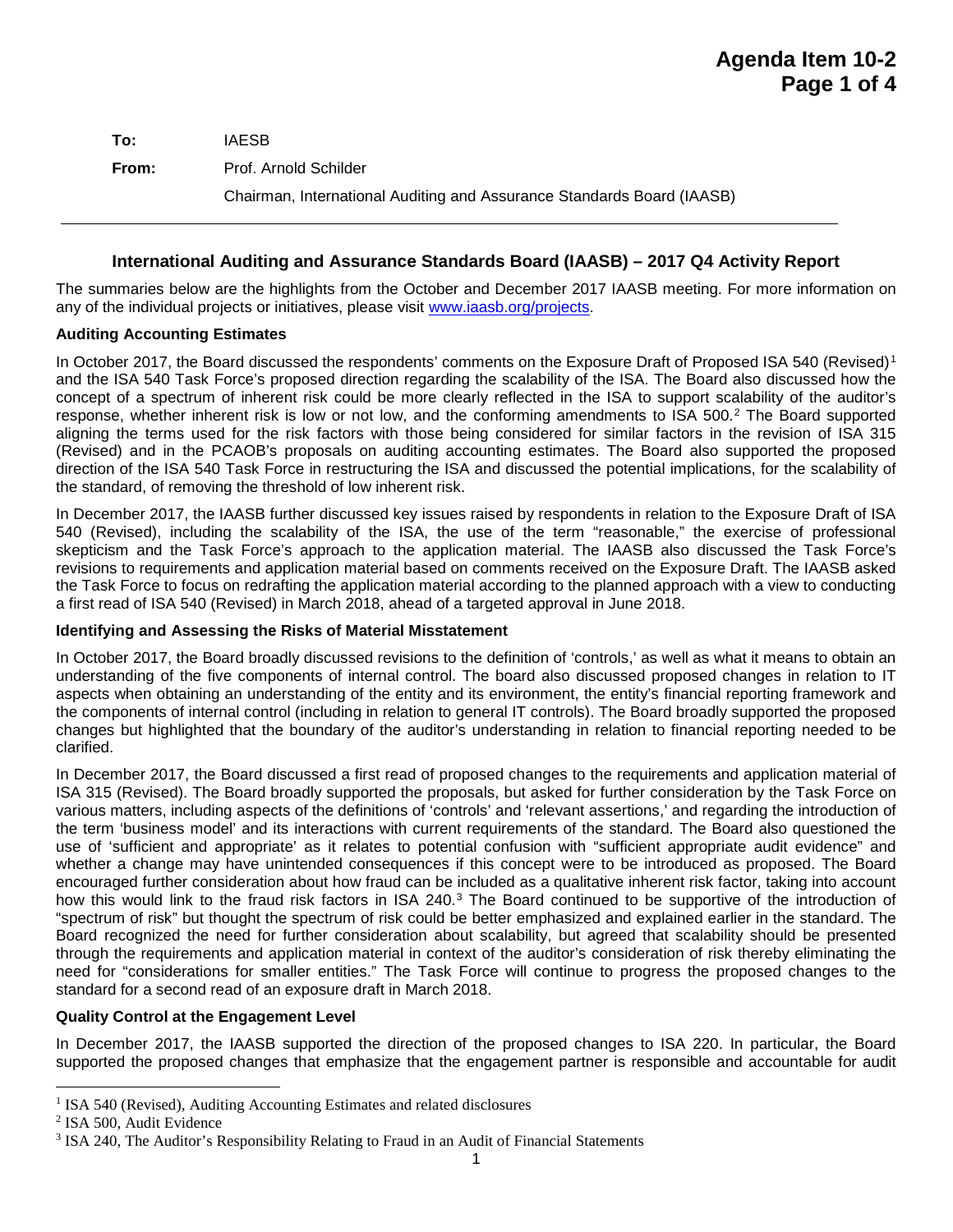quality. The Board encouraged the ISA 220 Task Force to consider, as it progresses revisions to ISA 220, how the proposed changes will strengthen the performance of quality audits.

### **Quality Control at the Firm Level**

In December 2017, the Board discussed a first read of the proposed exposure draft of ISQC 1 (Revised) and was broadly supportive of the direction of the standard. The Board focused on the scalability of the standard, clarifying the interrelationship of the components, and the appropriate placement of the governance and leadership component. As well as requesting the Task Force to clarify the meaning of deficiencies and major deficiencies, the Board asked that a framework be developed for assessing deficiencies in the system of quality management and requested clarification of how such deficiencies may impact the achievement of the overall objective of the standard. The Board also asked the Task Force to reconsider the threshold for the identification of quality risks and encouraged the Task Force to explore the development of appropriate guidance to accompany the proposed exposure draft that addresses the application of the standard to a spectrum of firms. The Task Force will continue to progress the proposed changes to the standard for a second read of an exposure draft in March 2018.

#### **Group Audits**

In December 2017, the Board received a presentation about the interconnections between ISA 600 and other ongoing projects, and how the Task Force is monitoring the activities of the other task forces, providing input and considering implications of changes in the other standards on ISA 600.

## **Emerging Forms of External Reporting (EER)**

In October 2017, the Board approved a Project Proposal to develop non-authoritative guidance to address key challenges, identified by the IAASB, which arise in the performance of assurance engagements over emerging forms of external reporting. The Board noted and supported the proposed resourcing model for the project, which would involve grant funding from the Gordon and Betty Moore Foundation, obtained through the WBCSD, and discussed the nature and importance of the arrangements established to secure the independence of the IAASB. The Board also agreed to publish a Feedback Statement setting out a high-level summary of the responses to the Integrated Reporting Working Group's *Discussion Paper: [Supporting Credibility and Trust in Emerging Forms of External Reporting-Ten Key Challenges for](https://www.ifac.org/system/files/publications/files/IAASB-Discussion-Paper-Integrated-Reporting_0.pdf)  [Assurance Engagements.](https://www.ifac.org/system/files/publications/files/IAASB-Discussion-Paper-Integrated-Reporting_0.pdf)*

In December 2017, the Board received an update on the project. It was noted that the grant agreement with the WBCSD was finalized for the funding of the project and that the Project Proposal and Feedback Statement has been finalized to be published on the IAASB's website. The board also received an update on the plan for developing the framework for the non-authoritative guidance for EER during the next year, including the required research to be gathered and the establishment of a Project Advisory Panel (PAP).

The board was supportive of the overall direction of the project and gave its support for the establishment of the PAP.

## **Professional Skepticism**

In December 2017, the IAASB discussed the Professional Skepticism Subgroup's analysis and related conclusions regarding different "mindset" concepts of professional skepticism and the use of the words in the ISAs. The Board supported the conclusions of the Subgroup, including that the current concept of the attitude of professional skepticism involving a "questioning mind" continues to be appropriate and should be retained within the ISAs. The IAASB Professional Skepticism Subgroup will liaise as needed with the Professional Skepticism Joint Working Group.

#### **Data Analytics**

In December 2017, the IAASB received a video presentation as well as feedback statement in regards to the outreach and responses received from the public. The update included, in broad the work done by the Working Group since the last board meeting, but specifically the opportunity to work with the ISA 315 (Revised) Task Force in developing specific application material relating to Data Analytics.

## **International Accounting Standards Board (IASB) Annual Update**

In October 2017, the IAASB received a presentation from Mary Tokar, IASB member, about recent IASB activities, with a focus on matters that may be of particular interest to the IAASB. The presentation included an update on the central theme of their current agenda 'Better Communication in Financial Reporting,' which included updates on their work on the Primary Financial Statements, the Disclosure Initiative and their recently published Materiality Practice Statement. Mary Tokar also discussed the IASB's research program, their implementation support for new International Financial Reporting Standards' and relevant upcoming consultations. The summaries below are the highlights from the October and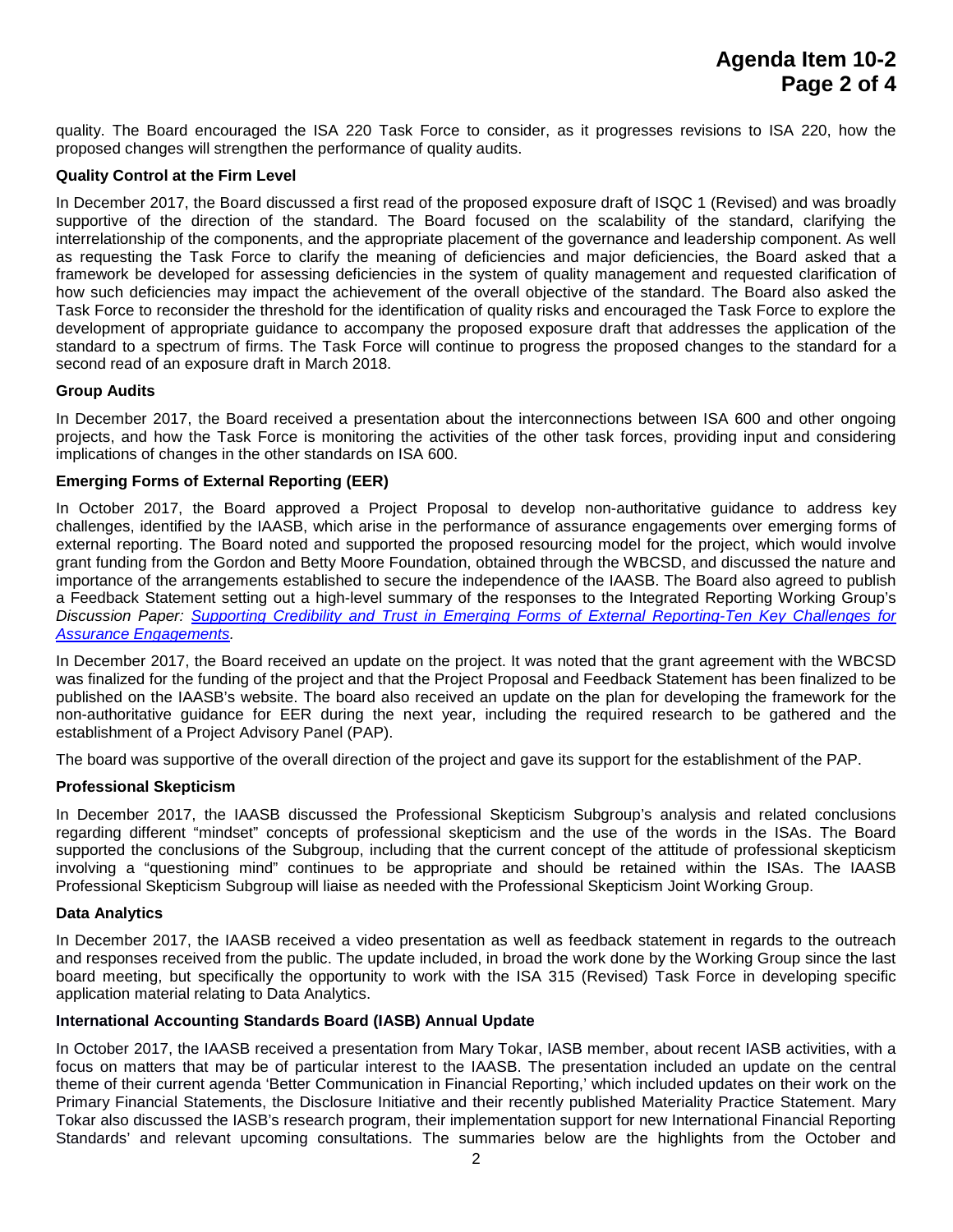December 2017 IAASB meeting. For more information on any of the individual projects or initiatives, please visit [www.iaasb.org/projects.](http://www.iaasb.org/projects)

### **Auditing Accounting Estimates**

In October 2017, the Board discussed the respondents' comments on the Exposure Draft of Proposed ISA 5[4](#page-2-0)0 (Revised)<sup>4</sup> and the ISA 540 Task Force's proposed direction regarding the scalability of the ISA. The Board also discussed how the concept of a spectrum of inherent risk could be more clearly reflected in the ISA to support scalability of the auditor's response, whether inherent risk is low or not low, and the conforming amendments to ISA [5](#page-2-1)00.<sup>5</sup> The Board supported aligning the terms used for the risk factors with those being considered for similar factors in the revision of ISA 315 (Revised) and in the PCAOB's proposals on auditing accounting estimates. The Board also supported the proposed direction of the ISA 540 Task Force in restructuring the ISA and discussed the potential implications, for the scalability of the standard, of removing the threshold of low inherent risk.

In December 2017, the IAASB further discussed key issues raised by respondents in relation to the Exposure Draft of ISA 540 (Revised), including the scalability of the ISA, the use of the term "reasonable," the exercise of professional skepticism and the Task Force's approach to the application material. The IAASB also discussed the Task Force's revisions to requirements and application material based on comments received on the Exposure Draft. The IAASB asked the Task Force to focus on redrafting the application material according to the planned approach with a view to conducting a first read of ISA 540 (Revised) in March 2018, ahead of a targeted approval in June 2018.

## **Identifying and Assessing the Risks of Material Misstatement**

In October 2017, the Board broadly discussed revisions to the definition of 'controls,' as well as what it means to obtain an understanding of the five components of internal control. The board also discussed proposed changes in relation to IT aspects when obtaining an understanding of the entity and its environment, the entity's financial reporting framework and the components of internal control (including in relation to general IT controls). The Board broadly supported the proposed changes but highlighted that the boundary of the auditor's understanding in relation to financial reporting needed to be clarified.

In December 2017, the Board discussed a first read of proposed changes to the requirements and application material of ISA 315 (Revised). The Board broadly supported the proposals, but asked for further consideration by the Task Force on various matters, including aspects of the definitions of 'controls' and 'relevant assertions,' and regarding the introduction of the term 'business model' and its interactions with current requirements of the standard. The Board also questioned the use of 'sufficient and appropriate' as it relates to potential confusion with "sufficient appropriate audit evidence" and whether a change may have unintended consequences if this concept were to be introduced as proposed. The Board encouraged further consideration about how fraud can be included as a qualitative inherent risk factor, taking into account how this would link to the fraud risk factors in ISA 240.<sup>[6](#page-2-2)</sup> The Board continued to be supportive of the introduction of "spectrum of risk" but thought the spectrum of risk could be better emphasized and explained earlier in the standard. The Board recognized the need for further consideration about scalability, but agreed that scalability should be presented through the requirements and application material in context of the auditor's consideration of risk thereby eliminating the need for "considerations for smaller entities." The Task Force will continue to progress the proposed changes to the standard for a second read of an exposure draft in March 2018.

## **Quality Control at the Engagement Level**

In December 2017, the IAASB supported the direction of the proposed changes to ISA 220. In particular, the Board supported the proposed changes that emphasize that the engagement partner is responsible and accountable for audit quality. The Board encouraged the ISA 220 Task Force to consider, as it progresses revisions to ISA 220, how the proposed changes will strengthen the performance of quality audits.

## **Quality Control at the Firm Level**

In December 2017, the Board discussed a first read of the proposed exposure draft of ISQC 1 (Revised) and was broadly supportive of the direction of the standard. The Board focused on the scalability of the standard, clarifying the interrelationship of the components, and the appropriate placement of the governance and leadership component. As well as requesting the Task Force to clarify the meaning of deficiencies and major deficiencies, the Board asked that a framework be developed for assessing deficiencies in the system of quality management and requested clarification of

<span id="page-2-0"></span> <sup>4</sup> ISA 540 (Revised), Auditing Accounting Estimates and related disclosures

<span id="page-2-1"></span><sup>5</sup> ISA 500, Audit Evidence

<span id="page-2-2"></span><sup>6</sup> ISA 240, The Auditor's Responsibility Relating to Fraud in an Audit of Financial Statements